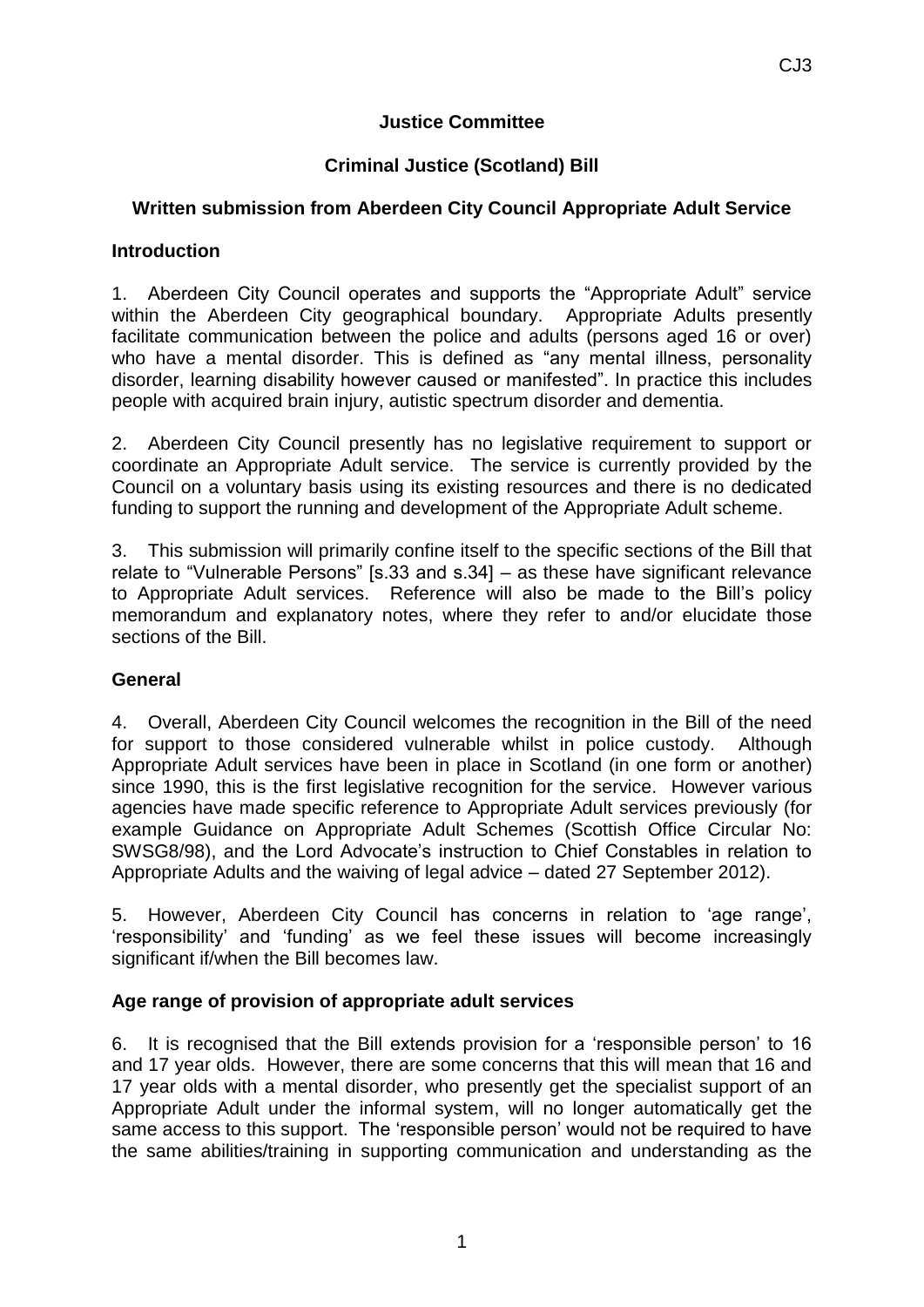Appropriate Adult. There is therefore a real risk of disadvantaging 16 and 17 year olds who have a mental disorder whilst in police custody.

7. It is recognised that nothing in the Bill prevents the informal use of Appropriate Adults to support 16 and 17 year olds in police custody. However we do feel that there is potentially a missed opportunity here to ensure that 16 and 17 year olds with mental disorder get access to an Appropriate Adult in the same way as those aged 18 and above.

8. It is therefore Aberdeen City Council's suggestion that the definition contained in s.33(1) be expanded to include 16 and 17 year olds.

## **Responsibility for provision of appropriate adult services and associated funding**

9. It is noted that s.34 allows Scottish Ministers to make further provisions as to who may be considered suitable to provide "Appropriate Adult" type support. However, we are unclear if this provision will allow for the stipulation of who will be responsible for ensuring the provision of Appropriate Adults as a service. From our reading of the Bill it does not appear to do so.

10. We note that paragraph 128 of the policy memorandum for the Bill states that "The Scottish Government does not intend at present to make any particular body statutorily responsible for the delivery of Appropriate Adult services…with the expectation that the non-statutory service will continue to run alongside these statutory provisions".

11. In addition, we also note the statement in paragraph 236 of the Bill's explanatory notes that "The provisions in the Bill in relation to vulnerable adult suspects will be of interest to local authorities but will not entail additional costs as Appropriate Adult Services are provided at present on a non-statutory basis".

12. Aberdeen City Council has grave concerns in regards to the assumptions underpinning the two statements quoted above. It is our view that not making a particular body responsible for the provision of Appropriate Adult services could prove highly problematic. It is also our view that the belief that there will be no additional costs as a result of the vulnerable adult suspect provisions in the Bill is wildly optimistic.

13. It is our view that the formalising of the duties on the Police to contact a suitable person (i.e. an Appropriate Adult) via s.33(2) is very likely to result in an increase in requests for Appropriate Adults. Aberdeen City Appropriate Adult service has already experienced an increase in requests following the circulation of the Lord Advocate's instruction in 2012. We anticipate further increases if the Bill's 'vulnerable person' provisions go live. This would be expected as a consequence of the increased visibility of the requirement, alongside a focus on compliance with the Bills' provisions.

14. At present, some Appropriate Adult services in Scotland receive funding from various bodies (local health boards, Police Scotland, Local Authorities etc) to employ